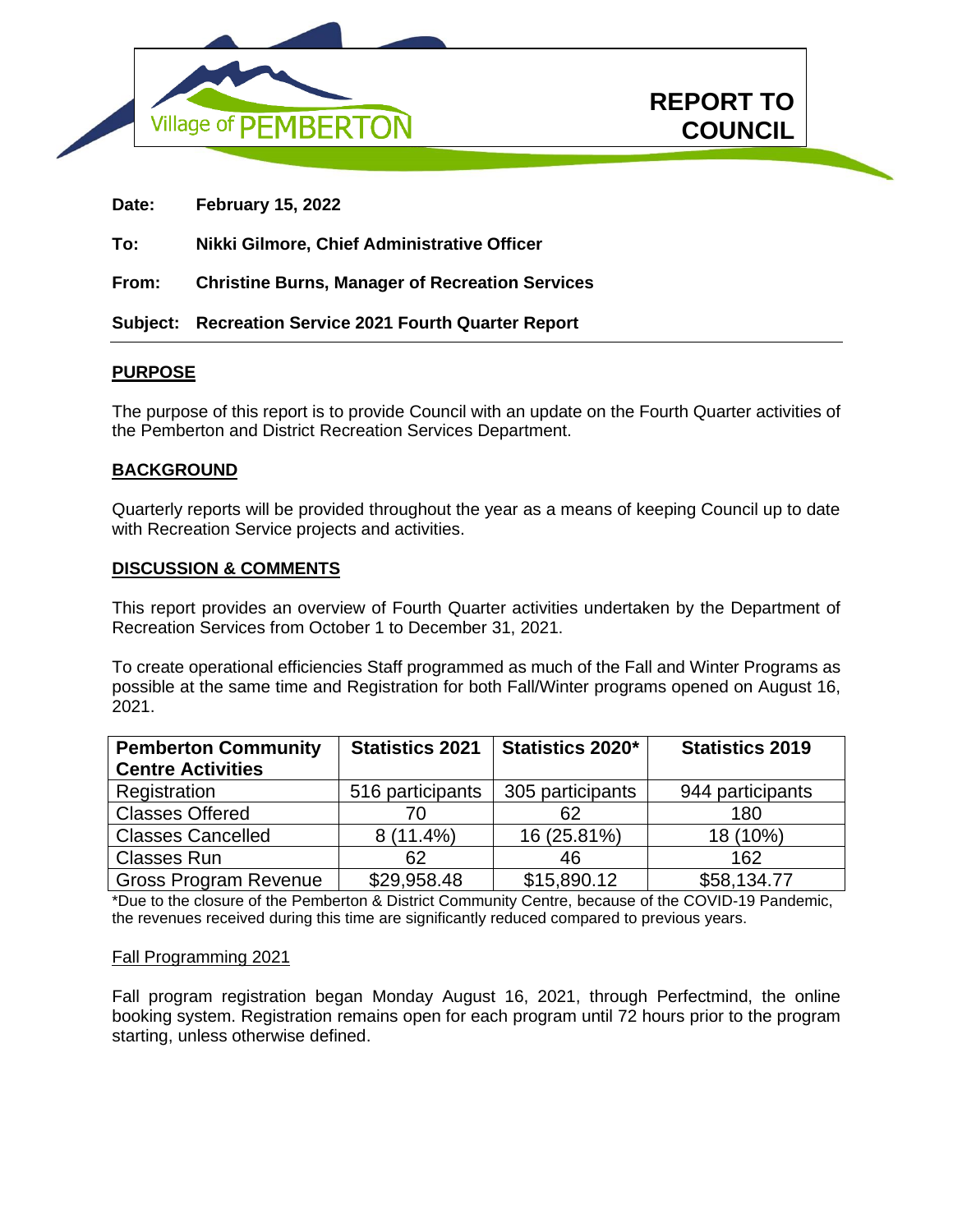### **1. Children Fall Programs:**

Staff focused on creating as many school-aged programs as possible by hiring casual program leaders to compliment the pre-existing successful community programs like Pemberton Dance Studio, Jujitsu and Whistler Gymnastics.

A Programming highlight was the improvement of Children's and Early Years programming through the creation of half day programs to be held during the Christmas Break. The following themed days were planned.

- Gingerbread Camp
- Stocking Making
- Holiday Crafts
- Cookie Decorating
- Snow Globe Making
- Kids Caroling

Each class ran at full capacity and if possible those waitlisted were accommodated as extra Staff became available.

#### **2. Group Fitness Classes:**

Due to the fluctuating Public Health Order (PHO) restrictions over the course of the past year Staff proceeded cautiously with program offerings for fitness. There was moderate to high interest depending on whether the class was a value-added class or a registered program. A total of 121 value-added fitness classes were offered between October and December with 835 unique registrants averaging 6.9 participants per class. At the same time there were a total of 16 registered fitness programs with 158 unique registrants averaging 9.9 participants per program. The number of fitness participants in fall programs was very encouraging.

#### **3. Senior's Programs (average attendance/class)**

| <b>Programs</b>      | January –<br><b>March</b><br>2021 | April-<br>June<br>2021 | $July -$<br><b>September</b><br>2021 | October-<br><b>December</b><br>2021 | 2021 Total |
|----------------------|-----------------------------------|------------------------|--------------------------------------|-------------------------------------|------------|
| Strength<br>Training |                                   | 5                      |                                      |                                     | 20         |
| Chair Yoga           |                                   | 9                      | 5                                    |                                     | 24         |
| Wednesday<br>Walking | Not<br>available                  | 2                      | Took a<br><b>Break</b>               | 2                                   |            |

Online programming for Seniors continued to be offered throughout the Fall months. There was consistent attendance from the previous Quarter as shown below:

October saw the return of the Men's Shed weekly meeting held at The REC and planning continued for other Senior's drop in programming.

Online programs for Seniors have proven to be very successful, Recreation Services is planning to continue to offer this type of programming post pandemic.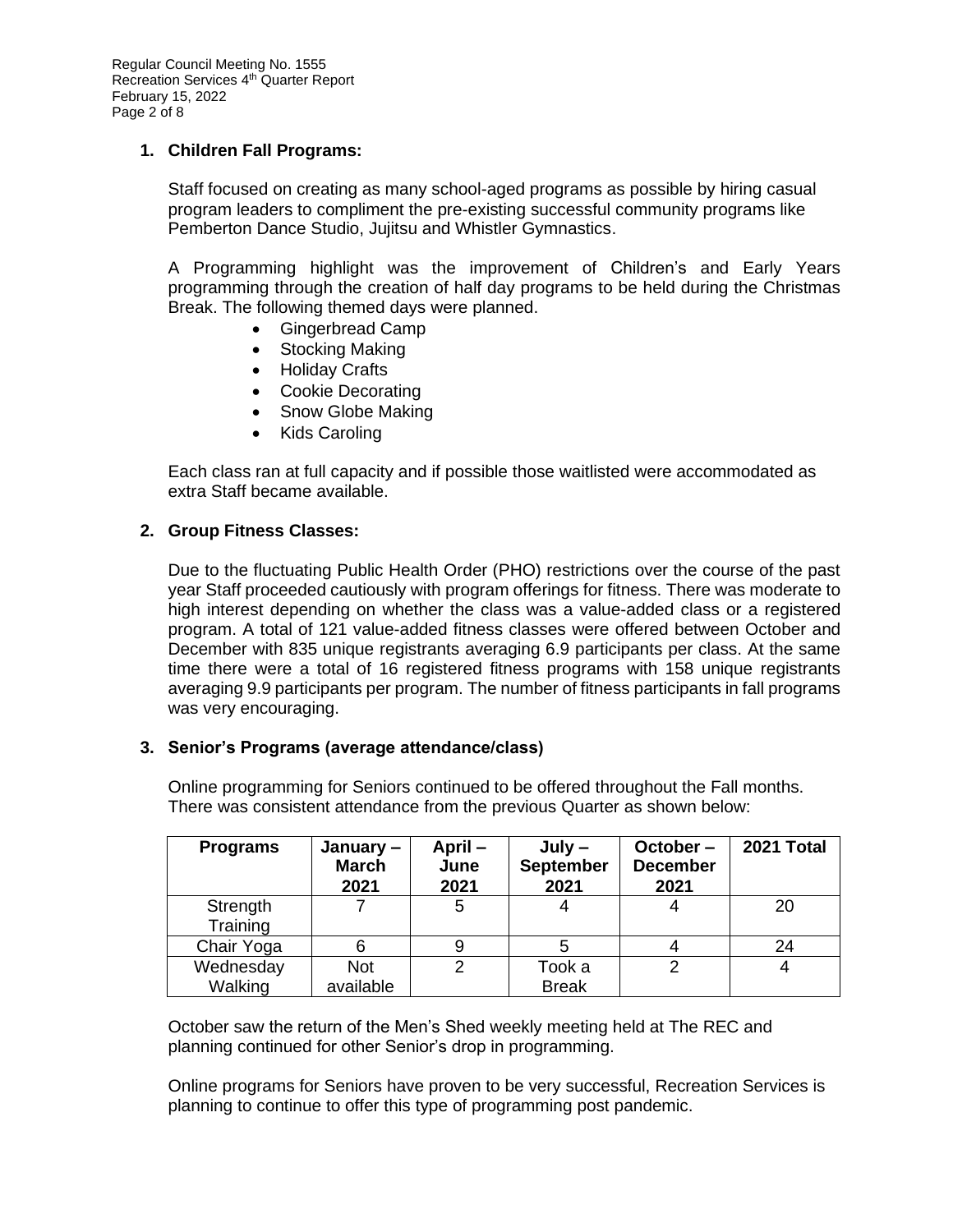### **4. Youth Programming**

Participation at The REC continued to grow in the Fourth Quarter; however, it is still not operating at pre-pandemic capacity. Efforts to engage the Youth continued throughout the Fall with Staff visiting Pemberton Secondary School to introduce themselves and talk about the activities and programs offered at The REC. Staff were pleased to see an increase in participation in this Quarter. As you can see from the numbers for the year, we have yet to see a return to participation in the REC.

| The REC (average<br>participant use) | October-<br><b>December</b><br>2021 | <b>Total for</b><br>2021 | October-<br><b>December</b><br>2020 | <b>Total for</b><br>2020 |
|--------------------------------------|-------------------------------------|--------------------------|-------------------------------------|--------------------------|
| Wednesday                            |                                     |                          |                                     | 39                       |
| Thursday                             |                                     |                          |                                     | 44                       |
| Friday                               |                                     | 47.5                     | 19                                  | 79.3                     |
| Saturday                             |                                     | 19.5                     |                                     | 53                       |

\*Please note that prior to COVID-19 sign in was not practiced, therefore, 2019 numbers are not available.

#### Pre-Registered Fitness Centre Use

A total of 5,424 unique fitness centre bookings were made between October 1 and December 21, 2021. The total unique fitness centre bookings for 2021 is 13,345.

The Fourth Quarter saw many modifications to how Fitness Centre's could operate, for the Fourth Quarter the capacity was increased to 16 patrons per session, and the schedule is shown below:

| <b>Fitness Blocks</b><br>(Monday) | <b>Fitness Blocks</b><br>(Tuesday to Friday) |  |  |
|-----------------------------------|----------------------------------------------|--|--|
|                                   | $6am - 7am$                                  |  |  |
|                                   | $8am - 9am$                                  |  |  |
| $9am - 10am$                      | $9am - 10am$                                 |  |  |
| $10am - 11am$                     | $10am - 11am$                                |  |  |
| $3pm - 4pm$                       | $3pm - 4pm$                                  |  |  |
| $4pm - 5pm$                       | $4$ pm $-5$ pm                               |  |  |
| $5pm - 6pm$                       | $5pm-6pm$                                    |  |  |
| $6pm - 7pm$                       | $6pm - 7pm$                                  |  |  |
| $7pm - 8pm$                       | $7$ pm $-$ 8pm                               |  |  |

Below is a breakdown of the number of memberships sold in the Fourth Quarter in comparison to the past year. Pass types sold have remained relatively consistent over time with somewhat of an increase in 1 month and 10x passes in comparison to Fourth Quarter 2020. Overall, there was an increase in membership sales: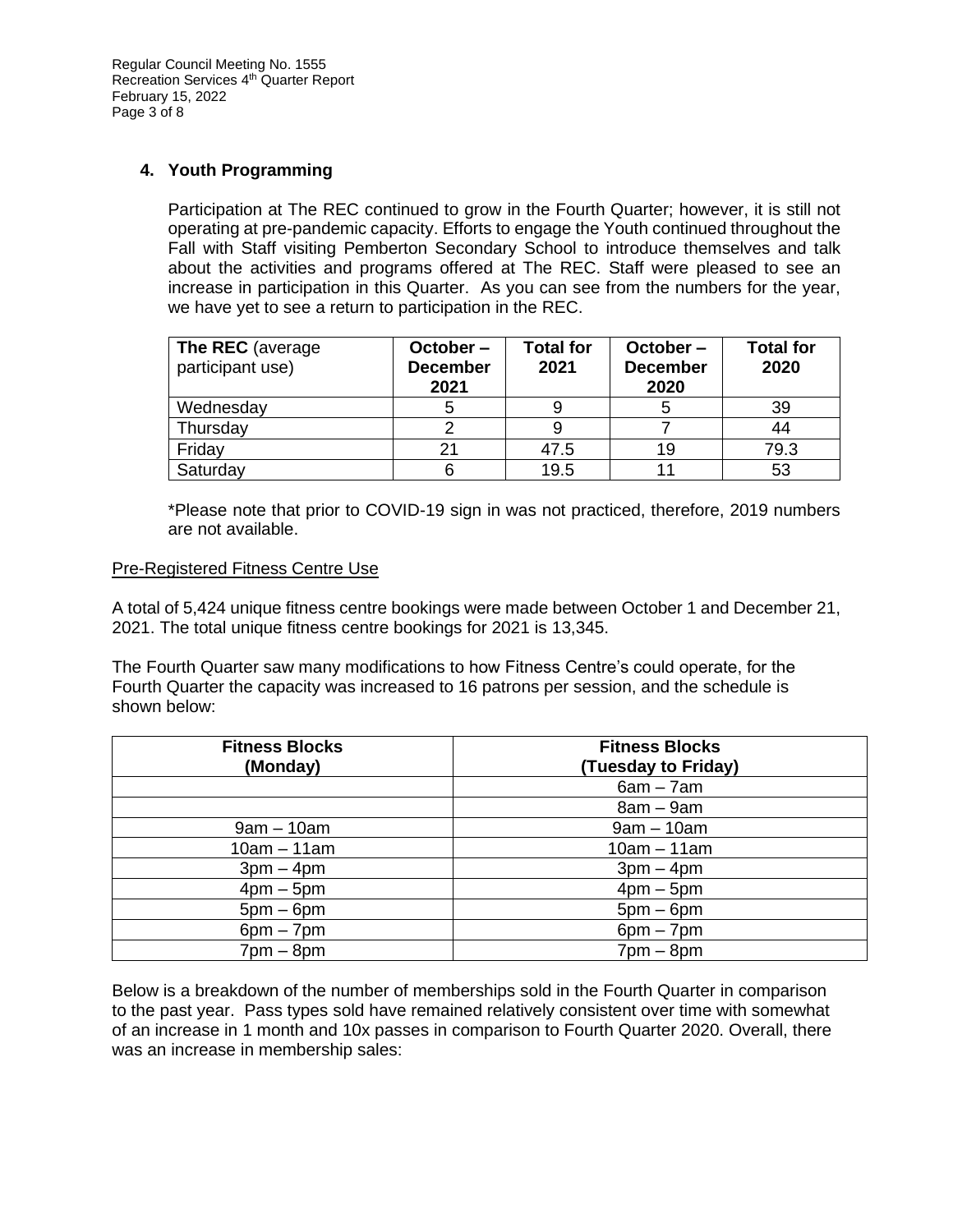Regular Council Meeting No. 1555 Recreation Services 4<sup>th</sup> Quarter Report February 15, 2022 Page 4 of 8

| <b>Pass Types</b>      | January -<br><b>March</b><br>2021 | April -<br>June<br>2021 | $July -$<br><b>September</b><br>2021 | October-<br><b>December</b><br>2021 | 2021<br><b>Totals</b> |
|------------------------|-----------------------------------|-------------------------|--------------------------------------|-------------------------------------|-----------------------|
| 1 Month Adult          | 65                                | 80                      | 40                                   | 104                                 | 289                   |
| 1 Month Senior/Student | 9                                 | 12 <sub>2</sub>         | 10                                   | 24                                  | 55                    |
| 10x Adult              | 147                               | 94                      | 76                                   | 181                                 | 498                   |
| 10x Senior/Student     | 34                                | 27                      | 19                                   | 63                                  | 143                   |
| 3 Month Adult          | 33                                | 36                      | 17                                   | 39                                  | 125                   |
| 3 Month Student/Senior | 4                                 | 8                       | 5                                    | 8                                   | 25                    |
| 6 Month Adult          | 8                                 | 2                       | 5                                    | 3                                   | 18                    |
| 6 Month Student/Senior |                                   | 0                       | 4                                    | 8                                   | 13                    |
| 1 Year Adult           | 2                                 | 2                       | 5                                    | 9                                   | 18                    |
| 1 Year Student/Senior  |                                   | 0                       | 0                                    | $\overline{2}$                      | 3                     |
| <b>Total</b>           | 304                               | 251                     | 181                                  | 441                                 | 1,187                 |

# Facility Maintenance Update

The following maintenance work was undertaken in the Fourth Quarter.

- In collaboration with the Operations Department work took place to protect the Meadows Field from further damage by armoring the parking lot
- Completed audit on lighting and replaced lights and ballasts as required to provide better lighting and safer working conditions
- Organized workshop and storage areas
- Completed First Aid level A and JIBC Emergency Operations Centre Training
- Updated Shaw phone lines for staff
- Updated the Health and Safety boards, checks, and first aid and AED supplies
- Accessible drinking fountain installed on the  $2<sup>nd</sup>$  floor atrium
- Annual inspection of Great Hall curtains completed
- Completed snow clearing contracts for the winter
- Successfully winterized the spray park and irrigation systems
- Reduced recurring costs of Canadian Linen rentals
- Organized waste collection for the facility
- Deep cleaned Great Hall and Studio floors
- Reviewed with contract cleaning expectations, organized weekly and daily tasks for improved services
- Conducted a successful fire drill with all Full-time Staff and approximately 10 Casual Staff.
- Set in motion the installation of a new ductless air and heating system at The Rec
- Repaired and painted damaged walls at The Rec and Community Centre
- Coordinated with building inspector, contractors, librarian, and manager to move forward with the automation of the south entrance doors of the community centre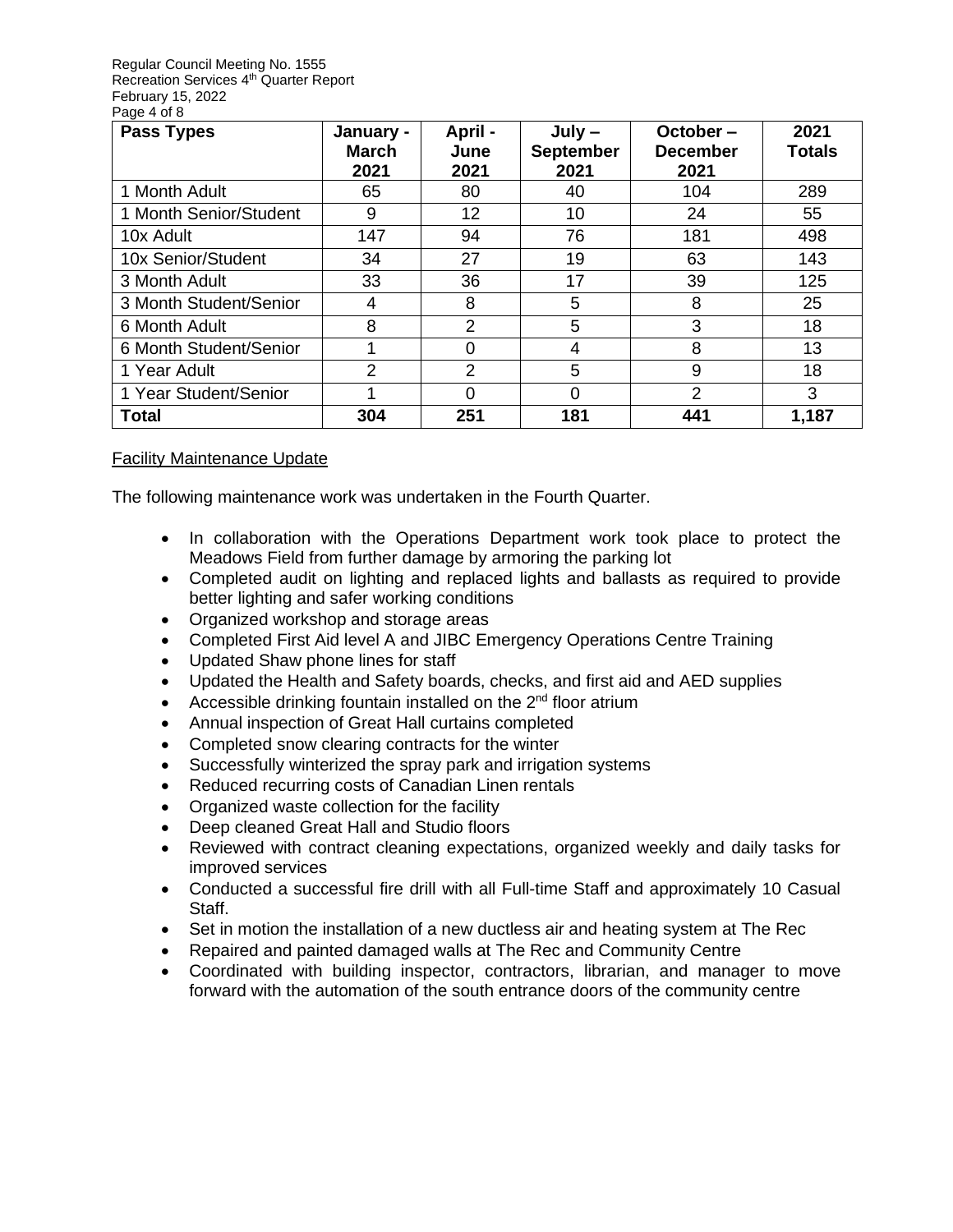Regular Council Meeting No. 1555 Recreation Services 4<sup>th</sup> Quarter Report February 15, 2022 Page 5 of 8 Indoor Facility Use

Facility usage for the Fourth Quarter of 2021 saw the PDCC settle into a rhythm with regular ongoing clients, which included:

- École de Vallee (SD93) returned to in-class learning utilizing Room A, the Studio and the Great Hall on Monday, Wednesday, Friday during school hours.
- Gymnastics continues full programming on Tuesday and Thursday in the Great Hall.
- Increase in Fitness Centre timeslots, removal of gap time between sessions, increased capacity, continuation of vulnerable person timeslots.
- Afterschool Care program. (Room D)
- Pemberton Dance Academy. (Room B and Great Hall C or Studio, Monday through Saturday)
- WorkBC occupies Room B weekly for in person consultations.
- Jiujitsu in 1/3 of Great Hall on Monday and Friday.
- Karate in 1/3 of the Great Hall.

Vancouver Coastal Health (VCH) transitioned COVID-19 Vaccination clinics to Pemberton Secondary School after their last full day clinic on October 21, 2021. VCH held a full day Flu Clinic in the Great Hall on October 29<sup>th</sup> and then two subsequent clinics in Room D on November 4<sup>th</sup> and 22nd .

### Parks and Fields

Fourth Quarter usage of outdoor spaces wrapped up, the following is an use summary:

Meadows Fields:

- Pemberton Youth Soccer Association (PYSA) completed fall programming October 31, 2021.
- Maintenance at the Fields took place three times per week in response to the increase in use throughout the summer and early fall.
- Boulders were added along the edge of the fields to prevent unwanted vehicle access prior to the first snow fall in November.
- Annual Fall Shutdown occurred.
- Weekly/bi-weekly checks continued through the Fourth Quarter.

Den Duyf Park:

- Pemberton Youth Soccer Association completed Fall programming October 31, 2021.
- Field use completed and field winterized started November 1, 2021.

Gates Lake

- Annual Fall Shutdown occurred.
- Weekly/bi-weekly checks continued through the Fourth Quarter.

The Downtown Community Barn:

- Farmer's Market continued on Fridays until October 29, 2021.
- Firesmart Presentation Day on October 3, 2021.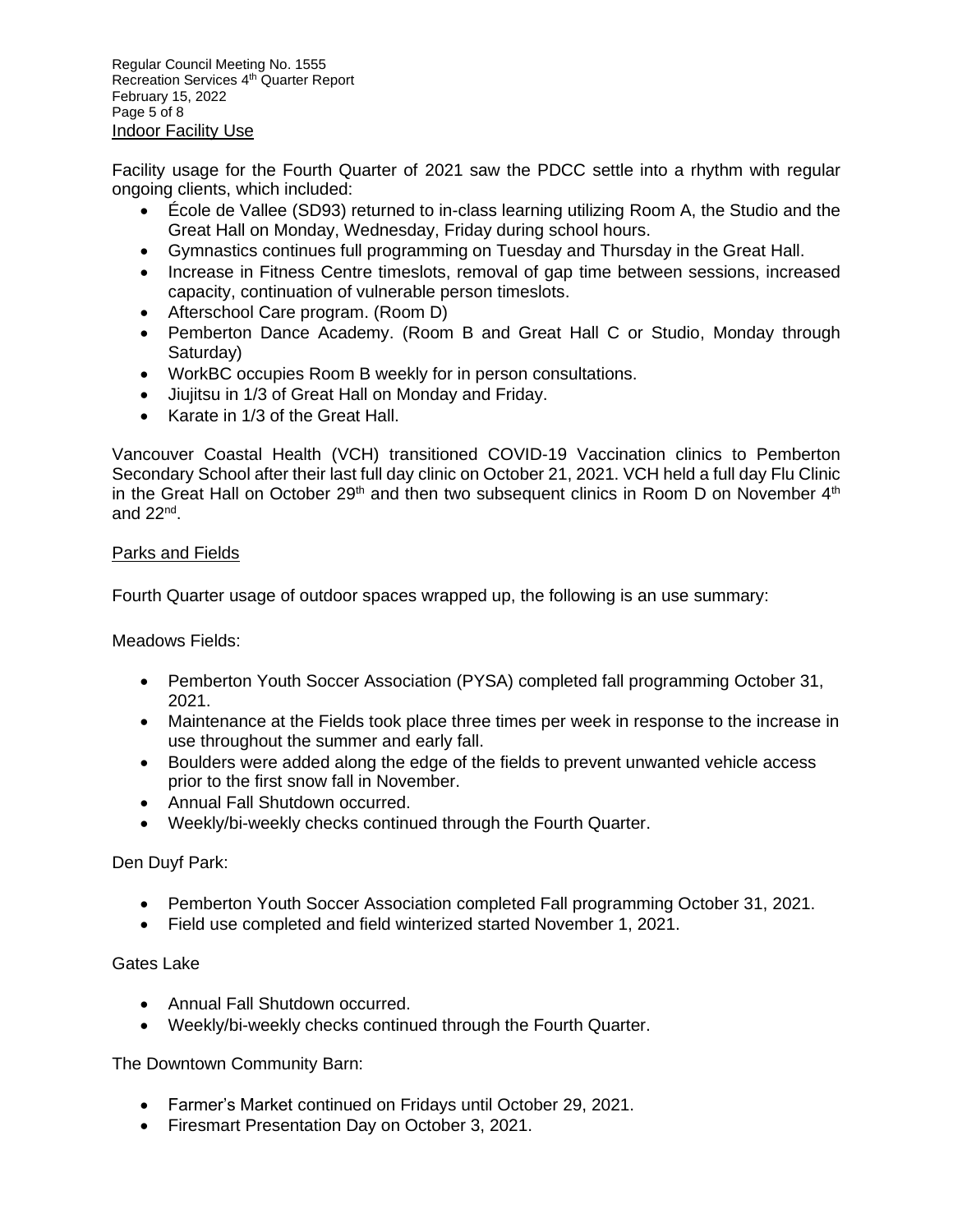Regular Council Meeting No. 1555 Recreation Services 4<sup>th</sup> Quarter Report February 15, 2022 Page 6 of 8

- Pemberton Community Church installed the Christmas Tree from December 3, 2021, until January 4, 2022
- Outdoor seminar by Doctor's on Tour on December 16, 2021
- Treasure Trade and Community Fundraiser on December 19, 2021

One Mile Lake Park:

- PORCA hosted a variety of Bike programs at this location through the month of October.
- Stewardship Pemberton Nature Camp operated from the Nature Centre located in the park until November 30, 2021.
- Pemberton Canoe Association ran afterschool and flatwater training until the end of October.

Pioneer Park:

- Sea to Sky Community Services held programming outside until October 7, 2021.
- Halloween Wedding

Lot 12 (Skatepark/BMX area):

• No programming through the Fall, open for Public Access.

A Fourth Quarter breakdown of the number of Facility Booking Contracts and Park Use Permits issued is provided below:

| <b>Facility</b>            | <b>Facility</b><br><b>Agreements/Park Use</b><br><b>Permits (PUPs)</b> | # of Sessions | <b>Hours of Use</b> |
|----------------------------|------------------------------------------------------------------------|---------------|---------------------|
| <b>PDCC</b>                | 74                                                                     | 345           | 1,842.75            |
| <b>Community Lawn</b>      |                                                                        |               |                     |
| <b>Meadows Field</b>       | 2                                                                      | 18            | 66                  |
| Signal Hill                |                                                                        | 5             | 9.5                 |
| Den Duyf Park              | 5                                                                      | 16            | 63                  |
| Gates Lake Park            |                                                                        |               | O                   |
| The Barn                   | 5                                                                      | 37            | 148                 |
| One Mile Lake Park         |                                                                        | 90            | 552                 |
| <b>Pioneer Park</b>        | 3                                                                      | 3             | 8.5                 |
| Lot 12 (BMX and Skatepark) | 0                                                                      |               | O                   |
| <b>Totals</b>              | 97                                                                     | 514           | 2,689.75            |

# **PROVINCIAL RESTART PLAN**

On May 25, 2021, the Province rolled out the Four Step Restart Plan, however the transition to Step 4 after September long weekend did not proceed as planned. Instead, on August 24, 2021, a variety of measures were put back into place and Proof of Vaccination (POV) requirement was introduced. Masks were required in all common spaces and capacity restrictions were reestablished depending on the type of use. Staff was able to pivot and adjust quickly as the new restrictions were not necessarily new to them.

On December 21, 2021, the Province announced an update to the Gatherings and Events Order which once again saw the closure of all fitness centers and programs; however, some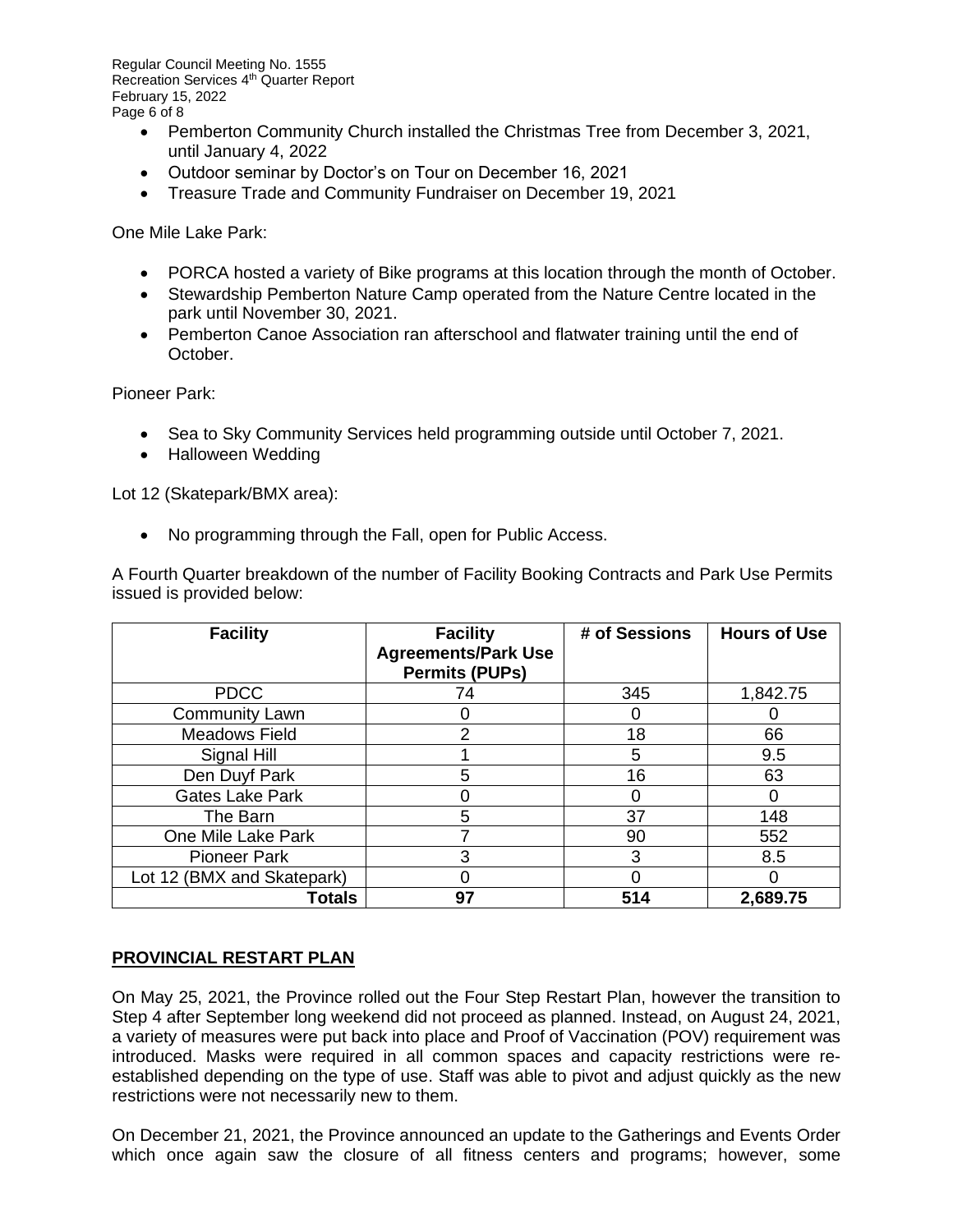Regular Council Meeting No. 1555 Recreation Services 4<sup>th</sup> Quarter Report February 15, 2022 Page 7 of 8 programming at the PDCC was allowed to continue (ie: childrens Christmas half day camps). This triggered modifications to current PDCC operations immediately resulting in a decrease in staffing levels. As this closure was not expected to last longer than January 18, 2022, the Village of Pemberton chose to honour the scheduled shifts for casual Staff and full-time Staff were able to adjust accordingly to accommodate the programming and services that were allowed to continue.

Further changes were made throughout the remainder of December as the new Public Health Orders were verified, however in the end we are still in the throes of a Pandemic.

# **COMMUNICATIONS**

Recreation Services coordinates with the Communications and Grant Coordinator on the initiatives and projects that are currently underway to ensure that information is communicated to residents through the Village eNEWS, Facebook and other social network mediums. As such, considerable communication has been undertaken to ensure the public is well informed on the updates related to the Pemberton and District Community Centre Restart plan for Fitness Services and all Programs with a current focus on Children's summer camps.

### **LEGAL CONSIDERATIONS**

There are no legal, legislative, or regulatory considerations at this time.

# **IMPACT ON BUDGET & STAFFING**

The Recreation Services Department operates on the Squamish-Lillooet Regional District (SLRD) Board approved annual budget, reserves, grants and on a cost recovery basis as per the SLRD Recreation Service Fees and Charges Bylaw No. 1718-2021 as was approved by the Squamish Lillooet Regional District (SLRD) Board of Directors meeting on June 23, 2021.

Budget and staffing impacts have continued to be incurred throughout the Fourth Quarter of 2021 particularly as a result of the Public Health Orders issued in December. Despite the disappointing adjustments that had to be made because of the PHO restrictions in the Fourth Quarter, PDCC Staff continued to adjust accordingly and actively planned and implemented interim programming with an aim to keep the facility operational as was permitted. In anticipation of moving forward to pre-pandemic operations, recruitment for part-time casual staff and contractors continued and the PDCC is in a good position to adjust to the restrictions being lifted.

# **INTERDEPARTMENTAL IMPACT & APPROVAL**

The Recreation Service Department works with all Village Departments. There are no interdepartmental impacts or approvals required.

# **IMPACT ON THE REGION OR NEIGHBOURING JURISDICTIONS**

Collaborative efforts between neighboring jurisdictions including Whistler, Squamish, Sea to Sky School District No. 48 and Francophone School District No. 93 as well as local community groups continues to occur to ensure consistent practices for continual operations of parks, playgrounds, spray parks and recreation facilities and programs. This has included increased communication between Recreation Departments of each organization to ensure attempts to be congruent through the Sea to Sky Corridor for members of each Community.